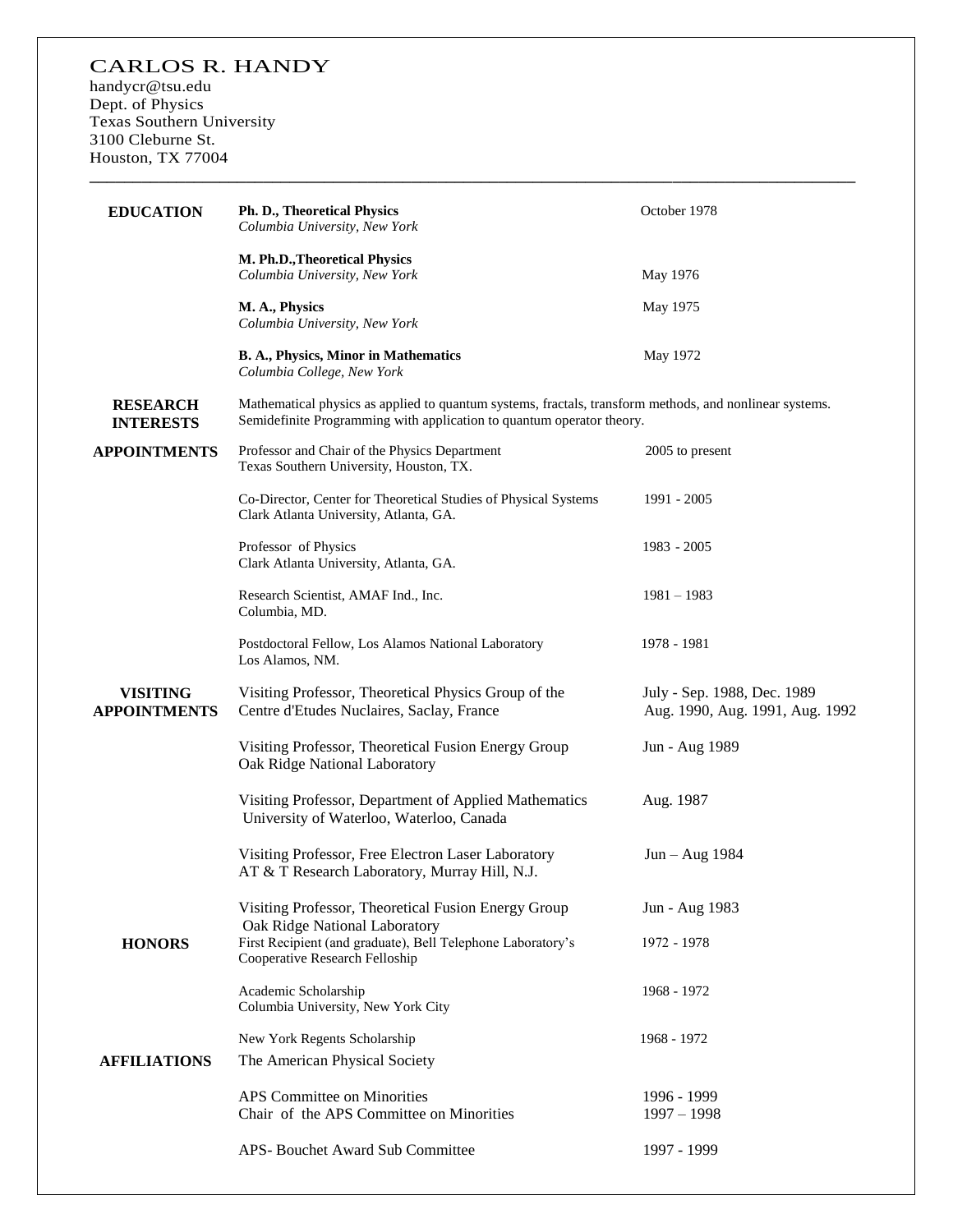|                                     | Chair of the APS-Bouchet Award Sub Committee<br>$1998 - 1999$                                                                                                                                                                                                                                                                                                                                                                                                                                                                                                                                                                                                                                                                                                                                                                                                                                                                                                                                                                                                                                                                                                                                                                                                                                                                                                                                                                                                                                                                                                                                                                                                                                                                                                                                                                                                                                                                                                                                                                                                                                                                                                                                                                                                                                                                                                                                                        |  |
|-------------------------------------|----------------------------------------------------------------------------------------------------------------------------------------------------------------------------------------------------------------------------------------------------------------------------------------------------------------------------------------------------------------------------------------------------------------------------------------------------------------------------------------------------------------------------------------------------------------------------------------------------------------------------------------------------------------------------------------------------------------------------------------------------------------------------------------------------------------------------------------------------------------------------------------------------------------------------------------------------------------------------------------------------------------------------------------------------------------------------------------------------------------------------------------------------------------------------------------------------------------------------------------------------------------------------------------------------------------------------------------------------------------------------------------------------------------------------------------------------------------------------------------------------------------------------------------------------------------------------------------------------------------------------------------------------------------------------------------------------------------------------------------------------------------------------------------------------------------------------------------------------------------------------------------------------------------------------------------------------------------------------------------------------------------------------------------------------------------------------------------------------------------------------------------------------------------------------------------------------------------------------------------------------------------------------------------------------------------------------------------------------------------------------------------------------------------------|--|
|                                     | National Society of Black Physicists                                                                                                                                                                                                                                                                                                                                                                                                                                                                                                                                                                                                                                                                                                                                                                                                                                                                                                                                                                                                                                                                                                                                                                                                                                                                                                                                                                                                                                                                                                                                                                                                                                                                                                                                                                                                                                                                                                                                                                                                                                                                                                                                                                                                                                                                                                                                                                                 |  |
|                                     |                                                                                                                                                                                                                                                                                                                                                                                                                                                                                                                                                                                                                                                                                                                                                                                                                                                                                                                                                                                                                                                                                                                                                                                                                                                                                                                                                                                                                                                                                                                                                                                                                                                                                                                                                                                                                                                                                                                                                                                                                                                                                                                                                                                                                                                                                                                                                                                                                      |  |
| <b>STUDENT</b><br><b>ADVISEMENT</b> | Masters: Robert M. Williams, 1986; Jin Qun Pei, 1987; J. B. Gibbons, 1988; Patricia Lee, 1991<br>(subsequently received Ph.D. in Health Physics from Georgia Tech, 1998); Julian Niles, 1991<br>(subsequently received Ph.D. in Physicsfrom Georgia Tech, 1998); Grabiel Ndow, 1991 (pursuing<br>Ph.D. at Howard U.); Leticia Atterberry, 1995; Asmerom Y. Ogbazghi, 1998 (pursuing Ph.D. at<br>Georgia Tech), Zhenyu Yan, 2002 (pursuing Ph.D. at Boston University); Damien Khan, 2002<br>(pursuing Ph.D. at U. Michigan).                                                                                                                                                                                                                                                                                                                                                                                                                                                                                                                                                                                                                                                                                                                                                                                                                                                                                                                                                                                                                                                                                                                                                                                                                                                                                                                                                                                                                                                                                                                                                                                                                                                                                                                                                                                                                                                                                         |  |
|                                     | Bachelors: John Maweu, CAU (1994 - 1997); Henry Hayes, CAU (1994); Kojo Appiah, Morehouse<br>(1994); Jami Joshua, Morehouse (1993); Sonya Summerour, Spelman (1993);<br>Dawn Stephens, CAU (1994).                                                                                                                                                                                                                                                                                                                                                                                                                                                                                                                                                                                                                                                                                                                                                                                                                                                                                                                                                                                                                                                                                                                                                                                                                                                                                                                                                                                                                                                                                                                                                                                                                                                                                                                                                                                                                                                                                                                                                                                                                                                                                                                                                                                                                   |  |
| <b>GRANTS</b><br><b>AWARDED</b>     | 1.PI-TSU for Nuclear Regulatory Commission (NRC) grant, \$449,351, "Continued Development<br>of a New Curricula in Environmental Nuclear Protection", 2007 -2010, NRC-38-07-495.<br>2. PI-TSU for Nuclear Regulatory Commission (NRC), \$100,000, "Faculty Development Grant",<br>2008 - 2011, NRC-38-08-973.<br>3. PI-TSU for Scholarship Sub-award Grant from UT-Austin and the Office of Naval Research,<br>Acquiring Nuclear Science Emphasis at Texas Southern University, \$180,000, 2009 - 2012. Prime<br>Award number: N00014-08-1-1183, Sub-award number: UTA09-000083.<br>4. Co-director of the \$10,000,000 National Science Foundation center at Clark Atlanta University,<br>Center for Theoretical Studies of Physical Systems (1991 - 2001).<br>5. Project Director of CAU component within the Army Federated Laboratory Consortium<br>(spearheaded by Lockheed-Martin), \$2.5 million, Jan., 1996 - Jan., 2001.<br>6. Project Director of \$300,000 Ballistic Missile Defense Organization<br>grant, July, 1995 - 1997.<br>7. Project Director of \$900K ARPA grant on Automatic Target Recognition and Detection (1993 -<br>1996).<br>8. Project Director of High Performance Computing Equipment Grant from the Office<br>of Naval Research in support of a CRAY-J9164 \$354,000, July 1, 1995.<br>9. Project Director of \$5 K grant from the State of Georgia impacting<br>science education at Frederick Douglass H.S. (GSAMS program).<br>10. Principal Investigator of \$25K grant from Naval Weapons, Chinalake, CA on Fourier Image<br>Compression (1992 - 1993).<br>11. Project Director on \$500K NASA grant in experimental surface physics, together with Professor<br>C. Papagerogopoulos, 1993 - 1996.<br>12. Principal Investigator of the Physics portion of the PRISM-D award from ONR (Dr. Melvin<br>Webb, project director), 1989 - 1994. This allowed us acquire the first IBM RISC workstation (IBM<br>530), support Dr. Papageorgopoulos in building a surface physics lab at CAU, and configure the first<br>computer/physics demonstration laboratory (McPheeters Dennis Room 143) impacting pre-college<br>summer students and CAU undergraduates. Total grant \$5,000,000.<br>13. Principal Investigator of a \$60K NSF grant in theoretical physics (1989 - 1991).<br>14. Principal Investigator of an NSF-RIMI grant, \$300K, 1986 - 1989, renewed for another \$300K, |  |
|                                     | 1989 - 1992.<br>15. Principal Investigator of an NSF-MRI grant, plus creativity extension for \$300 K (1983 - 1988).                                                                                                                                                                                                                                                                                                                                                                                                                                                                                                                                                                                                                                                                                                                                                                                                                                                                                                                                                                                                                                                                                                                                                                                                                                                                                                                                                                                                                                                                                                                                                                                                                                                                                                                                                                                                                                                                                                                                                                                                                                                                                                                                                                                                                                                                                                 |  |
| <b>PUBLICATIONS</b>                 | 1. C. R. Handy, "Diagrammatics of Gauge Transformations for General Gauge Theories," Phys.<br>Rev. D19, 585 (1979).                                                                                                                                                                                                                                                                                                                                                                                                                                                                                                                                                                                                                                                                                                                                                                                                                                                                                                                                                                                                                                                                                                                                                                                                                                                                                                                                                                                                                                                                                                                                                                                                                                                                                                                                                                                                                                                                                                                                                                                                                                                                                                                                                                                                                                                                                                  |  |
|                                     | 2. C. R. Handy, "Strong Coupling Singular Perturbation Theory and the Moments Problem," Phys.<br>Rev. D 24, 378 (1981).<br>3. C. R. Handy, "Lattice Multiscale Singular Perturbation Theory," Proceedings of the International<br>Conference on Differential Equations, edited by Ian W. Knowles and Roger T. Lewis, North<br>Holland, 279 (1984).                                                                                                                                                                                                                                                                                                                                                                                                                                                                                                                                                                                                                                                                                                                                                                                                                                                                                                                                                                                                                                                                                                                                                                                                                                                                                                                                                                                                                                                                                                                                                                                                                                                                                                                                                                                                                                                                                                                                                                                                                                                                   |  |
|                                     | 4. C. R. Handy and S. P. Hirshman, "Accelerated Convergence of the Steepest Descent Method for<br>Magnetohydrodynamic Equilibria," J. Comp. Physics 60, 338 (1985).                                                                                                                                                                                                                                                                                                                                                                                                                                                                                                                                                                                                                                                                                                                                                                                                                                                                                                                                                                                                                                                                                                                                                                                                                                                                                                                                                                                                                                                                                                                                                                                                                                                                                                                                                                                                                                                                                                                                                                                                                                                                                                                                                                                                                                                  |  |
|                                     | 5. C. R. Handy, "Combining the Methods of Harmonic Balance and Kryloff-Bogoliuboff,"J. Sound<br>and Vibration, 102, 243 (1985).<br>6. C. R. Handy, " Harmonic Balance Methods and the Theory of Generalized Pade Approximants,"                                                                                                                                                                                                                                                                                                                                                                                                                                                                                                                                                                                                                                                                                                                                                                                                                                                                                                                                                                                                                                                                                                                                                                                                                                                                                                                                                                                                                                                                                                                                                                                                                                                                                                                                                                                                                                                                                                                                                                                                                                                                                                                                                                                      |  |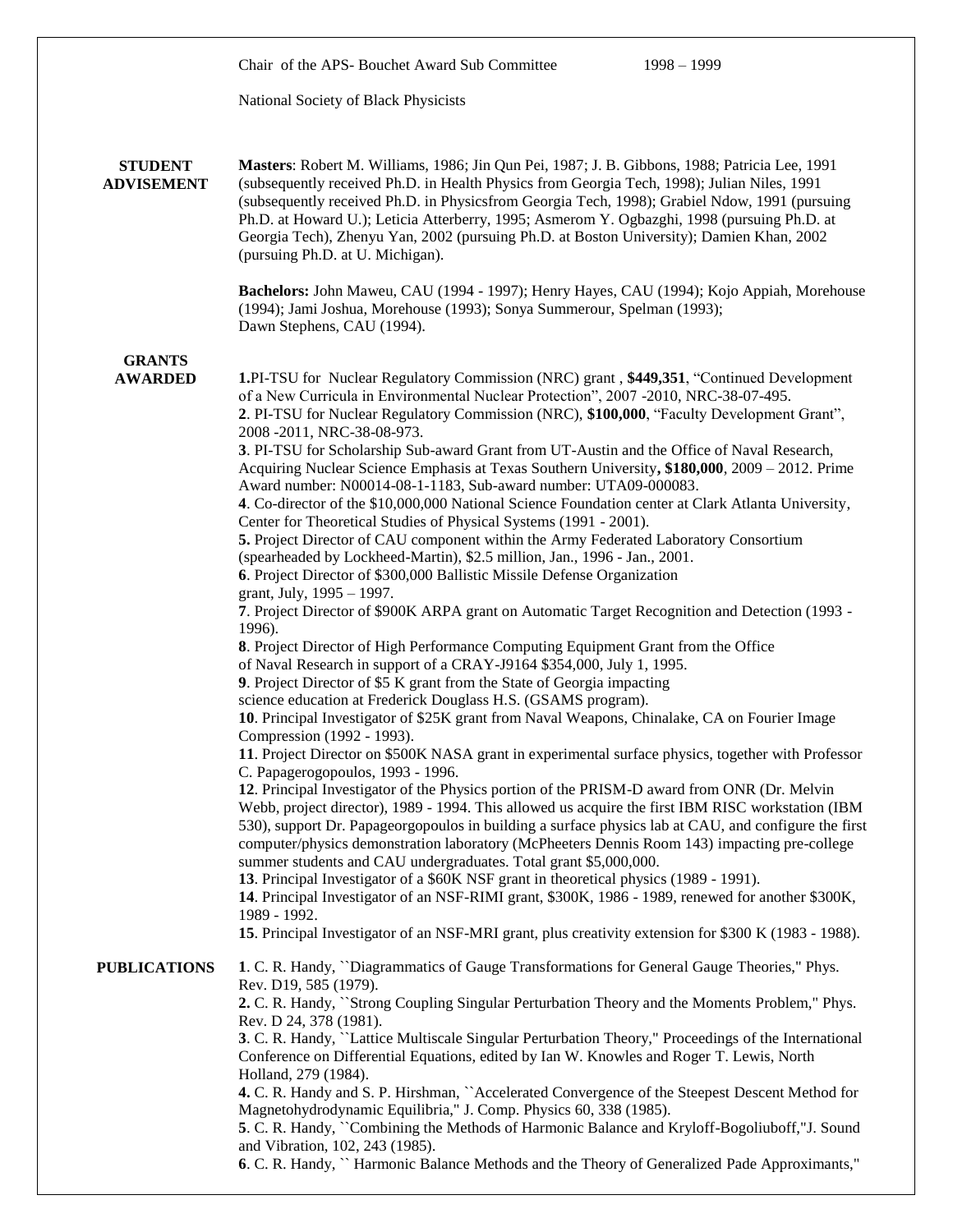J. of Sound and Vibration, 102, 247 (1985).

**7**. C. R. Handy, ``Multiple-Turning Point Problems and Lattice Multiscale Singular Perturbation," Phys. Rev. D. 3168 (1985).

**8**. C. R. Handy and D. Bessis, ``Rapidly Convergent Lower Bounds for the Schrodinger Equation Ground State Energy," Phys. Rev. Lett. 55, 931 (1985).

**9**. C. R. Handy, ``Hankel-Hadamard Analysis of Quantum Potential  $x^2 + {\{\lambda x^2\} \setminus \}$ {1+gx^2}}\$," J. Phys. A: Math. Gen. 18, 3593 (1985).

**10**. C. R. Handy, ``Polya-Pade Fourier Resonance Reconstruction and Singular Perturbation Theory," J. of Nonlinear Analysis, Theory, Methods \& Applications, 10, 391 (1986).

**11.** D. Bessis and C. R. Handy, ``Systematic Construction of Upper and Lower Bounds to the Ground State Energy of the Schrodinger Equation," International Journal of Quantum Chemistry: Quantum Chemistry Symposium 20, 21 (John Wiley \& Sons, INc. 1986).

**12**. D. Bessis, E. R. Vrscay, and C. R. Handy, "Hydrogenic Atoms in the External Potential  $\mathcal{V}(r) =$  $g$ r + \lambda r^2\$: Exact Solutions and Ground State Eigenvalue Bounds Using Moment Methods," J. Phys. A: Math. Gen. 20, 419 (1987).

**13**. C. R. Handy and R. M. Williams, ``Rapid Wavefunction Reconstruction through Hankel-Hadamard Moments Analysis," J. Phys. A: Math. Gen. 20, 2315 (1987).

**14.** C. R. Handy, ``Moment Method Quantization of a Linear Differential Eigenvalue Equation for \$|\Psi|^2\$," Phys. Rev. A 36, 4411 (1987).

**15**. C. R. Handy, ``Nonnegativity and Moment Quantization for \$|\Psi|^2\$", Phys. Lett. A 124, 308 (1987).

**16**. C. R. Handy, ``A Solution to the One-Dimensional Missing Moment Problem," J. Math. Phys. 29, 32 (1988).

**17**. C. R. Handy, D. Bessis, and R. M. Williams, ``Moment Problem Formulation

of the Simplified Ideal Magnetohydrodynamic Ballooning Equation," J. Math. Phys. 29, 717 (1988). **18**. C. R. Handy, D. Bessis, and T. R. Morley, ``Generating Quantum Energy Bounds by the

Moment Method: A Linear Programming Approach," Phys. Rev. A 37, 4557 (1988).

**19**. C. R. Handy, D. Bessis, G. Sigismondi, and T. D. Morley, ``Rapidly Converging Bounds for the Ground State Energy of Hydrogenic Atoms in Superstrong Magnetic Fields," Phys. Rev. Lett. 60, 253 (1988).

**20**. C. R. Handy, L. Luo, G. Mantica, and A. Z. Msezane, ``Exact Bounds to One Dimensional Potential Scattering Amplitudes Through the Classical Theory of Moments," Phys. Rev. A 38, 490 (1988).

**21**. A. Z. Msezane, C. R. Handy, G. Mantica, and J. Lee, ``Close Coupling Analysis of Electron Impact Excitation of Na(4s)," Phys. Rev. A 38, 1604 (1988).

**22**. C. R. Handy and J. Q. Pei, ``Moment Method Analysis of the Ground State of Discretized Bosonic Systems," Phys. Rev. A 38, 3175 (1988).

**23**. C. R. Handy, ``Positivity and the Quantization of Singular Strongly Coupled Physical Systems: An Operations Research Approach to Modern Physics," Proceedings

of the First Edward Bouchet International Conference on Physics and Technology, Trieste, Italy (1988).

**24**. C. R. Handy, G. Mantica, and J. B. Gibbons, ``Quantization of Lattice Schrodinger Operators via the Trigonometric Moment Problem," Phys. Rev. A 39, 3256 (1988).

**25**. E. R. Vrscay and C. R. Handy, ``The Perturbed Two Dimensional Oscillator: Eigenvalues and Infinite Field Limits via Continued Fractions, Renormalized Perturbation Theory and Moment Method," J. Phys. A: Math. Gen. 22, 823 (1989).

**26**. C. R. Handy and D. Bessis, Response to Comments by Rech, Gallas, and Gallas, Phys. Rev. Lett. 62, 2199 (1989).

**27**. C. R. Handy and G. Mantica, ``Inverse Problems in Fractal Construction: Moment Method Solution," Physica D 43, 17 (1990).

**28**. C. R. Handy and P. Lee, ``Positivity and the Quantization of Physical Systems: The C-Shift Moment Method," J. Phys. A: Math. Gen. 24, 1565 (1991).

**29**. C. R. Handy, B. G. Giraud, and D. Bessis, ``A Dynamical System Formulation of the Eigenvalue Moment Method," Phys. Rev. A 44, 1505 (1991).

**30**. C. R. Handy and G. L. Ndow ``Euclidean Time Formulation of the Eigenvalue Moment Method: A Moment Problem-Convexity Analysis of Barnsley's Theorem", J. of Phys. A: Math. and Gen. 25, 2669-2681 (1992).

**31**. C. R. Handy, ``Application of the Eigenvalue Moment Method to the Quartic Anharmonic Double Well Oscillator", Phys. Rev. A 46, 1663 (1992).

**32**. C. R. Handy, ``An Eigenvalue Moment Method Analysis of the  $V(x) = {\{\omega^2}\over 2}$  $x^2 + \alpha x^3 + \beta x^4$  Anharmonic Oscillator," Molecular Physics, 76, 1235 (1992).

## **PUBLICATIONS**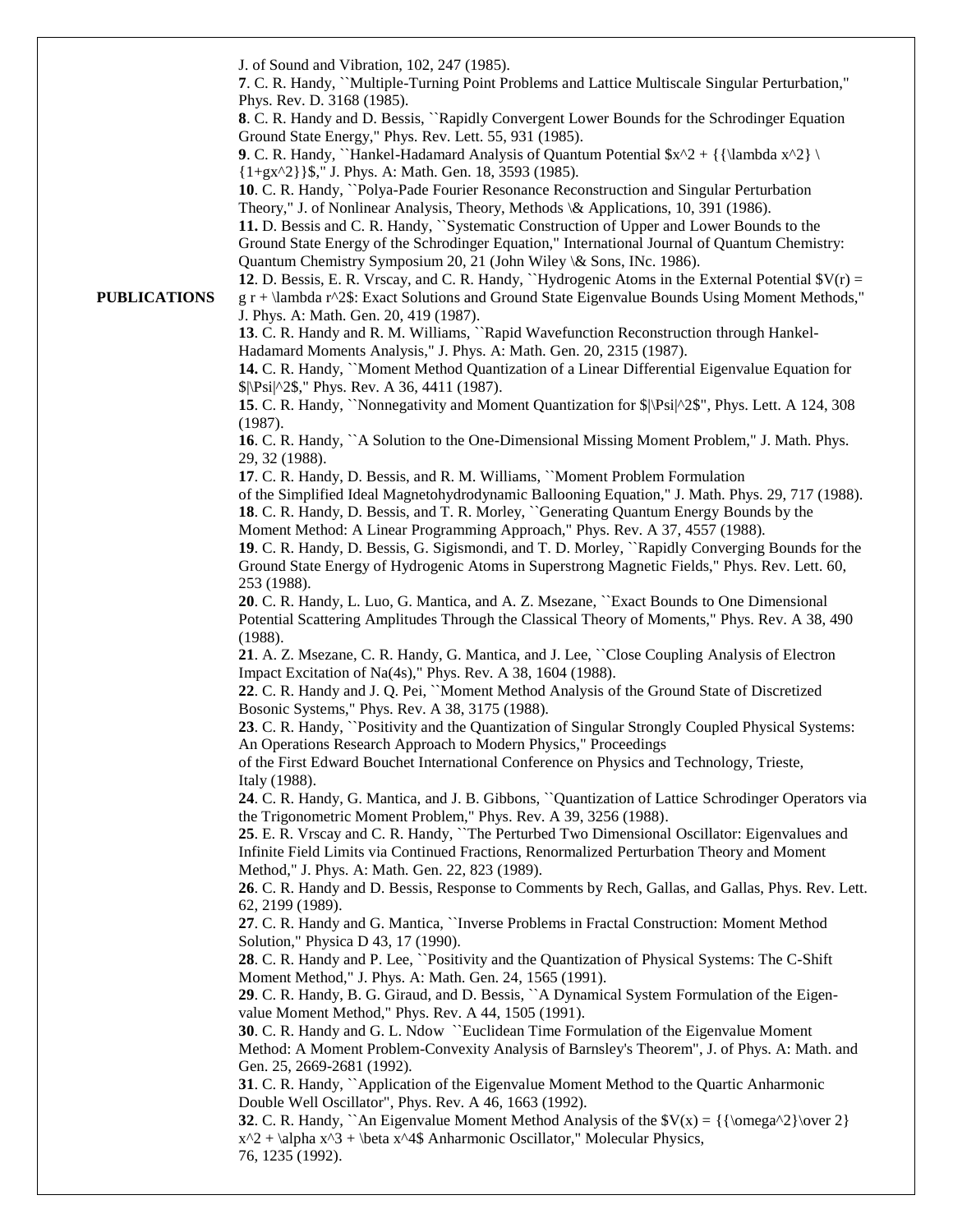**33**. C. R. Handy, H. Hayes, D. Stephens, J. Joshua, and S. Summerour ``Application of the Eigenvalue Moment Method to Important One Dimensional Quantum Systems", J. Phys. A. 26, 2635 (1993).

**34**. C. R. Handy, K. Appiah, and D. Bessis ``Moment-Problem Formulation of a Minimax Quantization Procedure", Phys. Rev. A 50, 988 (1994).

**35**. C. R. Handy, ``Extension of a Moment Problem Mini-Max Quantization Procedure to Anharmonic Potentials", Phys. Rev. A 52, 3468 (1995).

**36**. C. R. Handy, J. Maweu, and L. Atterberry, ``Variational Formulation of a Moment Problem Quantization Method", J. Math. Phys. 37, 1182 (1996).

**37**. C. R. Handy, ``Ground-State Energy Bounds of Singular Potentials", Physics Letters A 216, 15 (1996).

**38**. C. R. Handy `` A Moment Equation Reformulation of Rayleigh-Ritz Theory", J. Phys. A: Math. & Gen. 29, 4093 (1996).

**PUBLICATIONS**

**39**. C. R. Handy and R. Murenzi, ``Continuous Wavelet Transform Analysis of One Dimensional Quantum Bound States from First Principles," Phys. Rev. A 54, 3754 (1996).

**40**. C. R. Handy and R. Murenzi, ``Continuous Wavelet Transform Analysis of One Dimensional Quantum Ground States," CRM Proceedings and Lecture Notes: Spline Functions and the Theory of Wavelets, American Mathematical Society, Providence, Rhode Island, Eds. S. Dubuc and G. Deslauriers,(1999). (1996 Workshop, at the Centre de Recherches Mathematiques, University of Montreal, Quebec, Canada)

**41**. C. R. Handy and R. Murenzi, ``Continuous Wavelet Transform Analysis of Quantum Systems with Rational Potentials," J. Phys. A 30, 4709 (1997).

**42**. C. J. Tymczak, G. S. Japaridze, C. R. Handy, and Xiao-Qian Wang, ``New Perspective on Inner Product Quantization," Phys. Rev. Lett. 80, 3673 (1998).

**43**. C. J. Tymczak, G. S. Japaridze, C. R. Handy, and Xiao-Qian Wang, ``Iterative Solutions to Quantum Mechanical Problems," Phys. Rev. A 58, 2708 (1998).

**44**. C. R. Handy and R. Murenzi, ``Moment-Wavelet Quantization: A First Principles Analysis of Quantum Mechanics through continuous Wavelet Transform Theory," Phys. Lett. A 248, 7 (1998). **45**. C. R. Handy and R. Murenzi, ``On the Equivalence of Moment Quantization and Continous Wavelet Transform Analysis," J. Phys. A: Math. Gen. 31, 9897 (1998).

**46**. C. R. Handy and R. Murenzi, ``Moment Quantization and (A-adic) Discrete Continuous Wavelet Transform Theory," J. Phys. A: Math. Gen. 32, 8111 (1999).

**47**. C. R. Handy and R. Murenzi, `` Moment-Wavelet Quantization of Schrodinger Operators," Proceedings of the International Conference: Perspective in Mathematical Physics, Conference in the honor of Alexander Grossmann (Marseille- Luminy , July 28 - August 1, 1997 France). CPT-98/P.3748, CNRS-UPR 7061 - CPT, edited by M. Holschneider and G. Saracco.

**48**. C. R. Handy, R. Murenzi, K. Bouyoucef, and H. A. Brooks, ``Moment-wavelet quantization and (complex) multiple turning point contributions," J. Phys. A: Math. Gen. 33, 2151 (2000).

**49**. C. R. Handy and H. A. Brooks ``Scalets, Wavelets, and (Complex) Turning Point Quantization," J. Phys. A: Math. Gen. 34, 3577 (2001).

**50**. C. R. Handy, ``New Perspectives in Moment-Wavelet Analysis from Quantum Operator Theory: Scalets and Local Quantization,'' Proceedings of the Council for African-American Researchers in the Mathematical Sciences, Contemporary Mathematics, Vol. 284, edited by G. M. N'Guerekata, (American Mathematical Society, Providence, R.I. (2001)).

**51**. C. R. Handy, ``Turning Point Quantization and Scalet-Wavelet Analysis,'' Chapter 6 in Computational Chemistry: Review of Current Trends, Vol. 6 edited by J. Leszczynski (World Scientific, Singapore (2001)).

**52**. C. R. Handy, ``Generating Converging Eigenenergy Bounds for the Discrete States of the \$ ix^3\$ non-Hermitian Potential'', J. Phys. A: Math. Gen. 34, L271 (2001).

**53**. C. R. Handy and X. Q. Wang, ``Extension of a Spectral Bounding Method to Complex Rotated Hamiltonians, with Application to  $P^2- iX^3$ ," J. Phys. A: Math. Gen. 34, 8297 (2001).

**54**. C. R. Handy, "Generating Converging Bounds to the (Complex) Discrete States of the  $$P^2$  +  $iX^3 + iAX$  Hamiltonian," J. Phys. A: Math. Gen. 34, 5065 (2001).

**55**. C. R. Handy, D. Khan, X. Q. Wang, and C. J. Tymczak, ``Multiscale Reference Function Analysis of the PT Symmetry Breaking Solutions for the  $P^2 + iX^3 + iA X$  Hamiltonian," J. Phys. A: Math. Gen. 34, 5593 (2001).

**56**. Z. Yan and C. R. Handy, ``Extension of a Spectral Bounding Method to the PT-Invariant STates of the \$-(iX)^N\$ non-Hermitian Potential,'' J. Phys. A: Math. Gen. 34, 9907 (2001).

**57**. C. R. Handy and A. Z. Msezane, ``Generation of Converging Regge-Pole Bounds: A New Formulation of Complex Rotation Quantization,'' J. Phys. A: Math. Gen. 34, L531 (2001).

**58**. C. R. Handy, C. Trallero-Giner, and A. H. Rodriguez, ``Generating Bounds for the Discrete State Energy Values of the Infinite Quantum Lens Potential,'' J. Phys. A: Math. Gen. 34, 10991 (2001).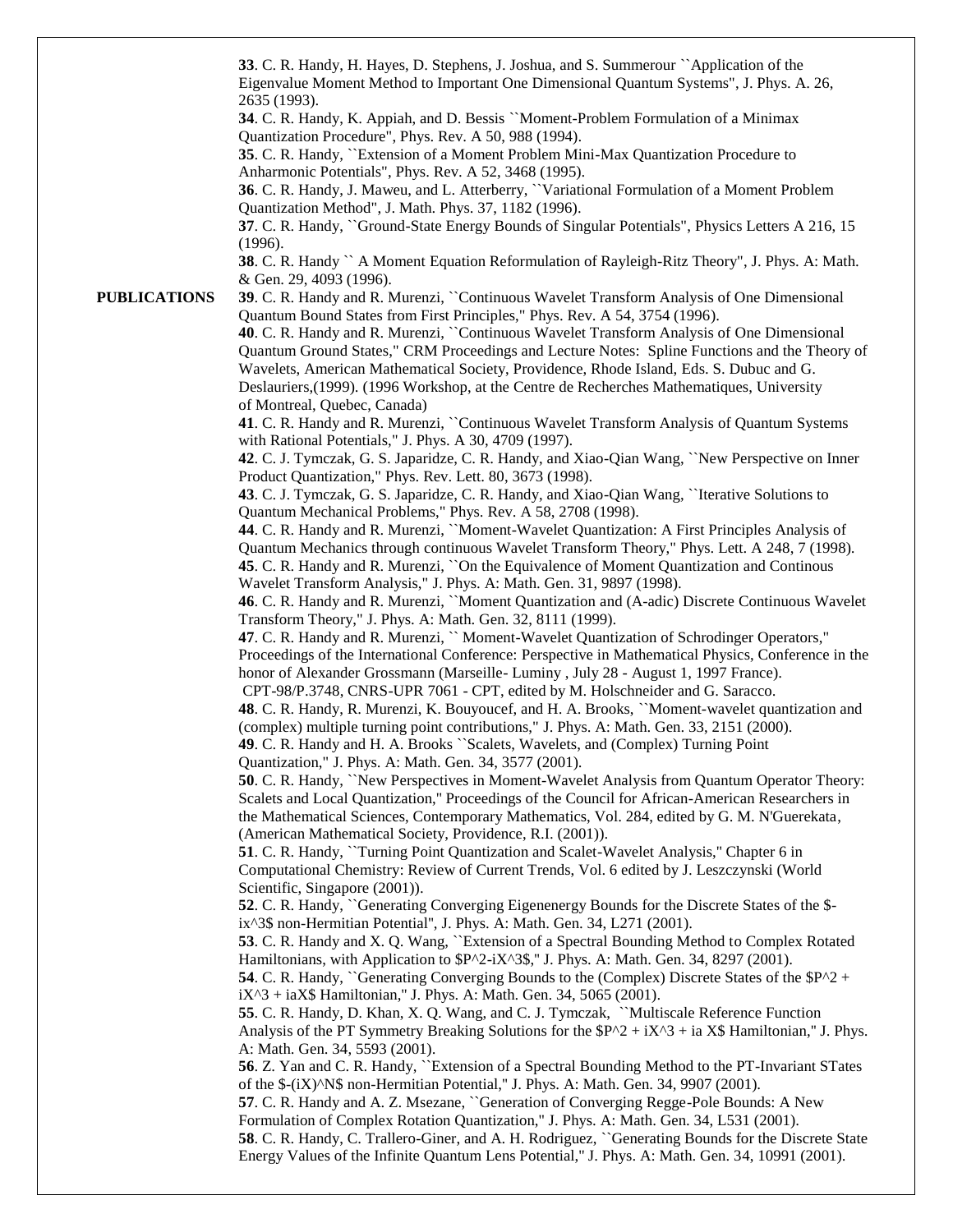**PUBLICATIONS 59**. C. R. Handy, A. Z. Msezane, and Z. Yan, `` Generation of Converging Regge Pole Bounds for Arbitrary Rational Fraction Scattering Potentials,'' J. Phys. A: Math. Gen. 35, 6359 (2002). **60**. A. Rodriguez, C. R. Handy, and C. Trallero-Giner, ``Excited States in the Infinite Quantum Lens Potential: Conformal Mapping and Moment Quantization Methods,'' J. Phys.: Condenced Matter 15, 8465 (2003). **61**. C. R. Handy, C. J. Tymczak, and A. Z. Msezane, ``High Precision Regge-Pole and Residues for Singular Scattering Potentials,'' Phys. Rev. A 66, 050701 (R) (2002). **62**. C. R. Handy, D. Khan, S. Okbagabir, and T. Yarahmad `` Moment Problem Quantization within A Generalized Scalet-Wigner (Auto-Scaling) Transform Representation,'' J. Phys. A: Math. Gen. 36, 1623 (2003). **63**. C. R. Handy and X. Q. Wang, ``Spectral Bounds for the PT-breaking Hamiltonian  $\wp^2 + x^4 + iax\$ , J. Phys. A.: Math. \& Gen. 36, 11513 (2003). **64.** C. R. Handy ``Positivity Representations for non-Hermitian Hamiltonians," Czechoslovak J. of Physics 54, 57 (2004). **65**. A. Rodriguez, C. R. Handy, and C. Trallero-Giner, Reply to Comment on ``Excited States in the Infinite Quantum Lens Potential: Conformal Mapping and Moment Quantization Methods,'' J. Phys.: Condenced Matter 16, 2945 (2004). **66**. C. R. Handy "(Quasi)-convexification of Barta's (multi-extrema) bounding theorem", J. Phys. A: Math. Gen. **39**, 3425 (2006)

**67.** Handy C R and Vrinceanu D, "Orthogonal Polynomial Projection Quantization: A New Hill Determinant Method". J. Phys. A: Math. Theor. 46: 135202, 2013.

**68.** Handy C R and Vrinceanu D, "Rapidly Converging Bound State Eigenenergies for the Two Dimensional Quantum Dipole". J. Phys. B: At. Mol. Opt. Phys. 46: 115002, 2013.

**69.** Handy C R, Vrinceanu D, and Gupta R, "A Moments' Analysis of Quasi-Exactly Solvable Systems: A New Perspective on the Sextic Potential  $gx^6 + bx^4 + mx^2 + \beta/x^{2}$ . J. Phys. A: Math.Theor. 47: 295203, 2014

**PRESENTATIONS** ``Moment Problem Formulation of the Schrodinger Equation," presented by D. Bessis and C. R. Handy at the International Mathematical Congress on Extrapolation and Rational Approximation, Tenerife, Spain, January 13 - 17, 1992.

> ``Important New Results from a Dynamical System's Perspective on the Eigenvalue Moment Method," by C. R. Handy, presented at the Georgia Tech - UAB International Conference on Differential Equations and Mathematical Physics, Georgia Tech, March 22 - 28, 1992.

``Moment Problems in Physics," International Quantum Physics Conference, U. of Costa Rica, San Jose, Costa Rica, November 7 - 14, 1993.

``Multi-Scale Moment Quantization and Wave Function Reconstruction," Mini-Colloquium on Wavelets and Quantum Mechanics, CTSPS, CAU, January 25 - 27, 1995.

``Moment Problem Based Computational Strategies for Generating Converging Bounds to Quantum Energies," presented at the First International Conference on Neural, Parallel, and Scientific Computation, Atlanta, GA, May 28 - 31, 1995.

``Moment Quantization and Continous Wavelet Transform Theory", University of Havana, Cuba, October, 1995.

Presentation at the GSAMS Conference, University of Georgia, Georgia Center for Continuing Education, Athens, GA, February 26, 1996.

Presentation during the NSF Site visit for renewal of the Pittsburgh Supercomputing Center, Dedham, MA, December 4 - 6, 1996.

``Exact Generation of Continuous Wavelet Transforms for Linear ODEs and PDEs and Wavefunction Reconstruction from First Principles," C. R. Handy and R. Murenzi, SPIE 11th Annual International Symposium on Aerospace/Defense Sensing, Simulation and Controls, Orlando, Fl, April 20 - 25, 1997.

``Continuous Wavelet Transform Analysis of One Dimensional Quantum Ground States," U. Montreal Workshop on Spline Functions and Wavelets, Montreal, Canada, March 25 - 29, 1996. ``Equivalence of Moment Quantization and Continous Wavelet Transform

Analysis," 65th Anniversary Workshop Honoring Alex Grossmann, (Marseille, France, August, 1997)., University of San Jose, Costa Rica, August 5 - 19, 1997.

``Moment-Wavelet Quantization," Seminar delivered at Center for Neurophysics, Havana, Cuba, October, 1997.

NARCE Conference, University of Puerto Rico, Mayaguez, February 19 - 22, 1998. National Society of Black Physicists Conference, U. of Kentucky, March 4 - 7, 1998.